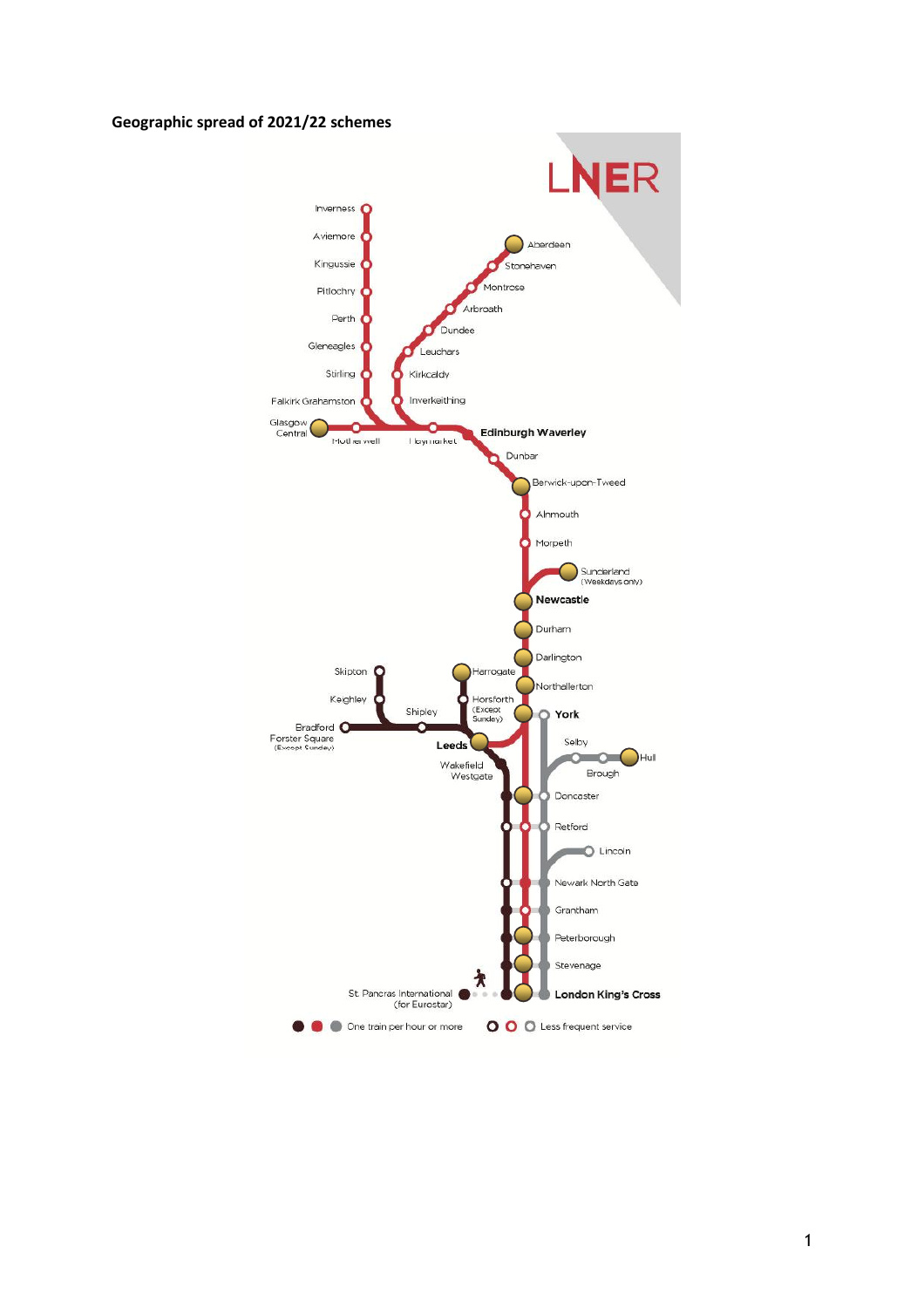### Customer and Community Investment Fund Schemes: 2021 – 2022

### Mental Health

|                                            | <b>CCIF Scheme</b>                                     | <b>Details of specific issues</b>                                                                                                                                                                                                                                                                                                                                                                                                                                         | <b>Regions</b>                                                                                    |
|--------------------------------------------|--------------------------------------------------------|---------------------------------------------------------------------------------------------------------------------------------------------------------------------------------------------------------------------------------------------------------------------------------------------------------------------------------------------------------------------------------------------------------------------------------------------------------------------------|---------------------------------------------------------------------------------------------------|
| Samaritans                                 | Community<br>Outreach                                  | Our outreach projects target specific communities known to be at highest risk of suicide,<br>isolation, and poor mental health. We provide support which gives individuals a unique<br>opportunity to be heard and explore their feelings, often at a point of personal crisis. Five<br>Samaritans Branches will receive funding.                                                                                                                                         | Harrogate and<br>District,<br>Darlington,<br>Peterborough,<br>Lanarkshire &<br>Central London     |
| Families<br>Outside                        | Supporting<br>families<br>affected by<br>imprisonment  | Families Outside is a charity supporting prisoners' children and families in Scotland. In supporting<br>children and families affected by the imprisonment of a household member, we help to ensure a<br>family's wellbeing is not affected negatively. We are seeking funding for a direct 1-to-1 family<br>support service in Aberdeen and Aberdeenshire                                                                                                                | Aberdeen                                                                                          |
| Woman's<br>Trust                           | <b>Domestic</b><br>Abuse<br>Counselling &<br>Workshops | Specialist domestic abuse counselling and workshops to help women overcome the mental and<br>emotional harm caused by abuse. The project will enable us to support women in several London<br>boroughs, where we currently do not provide support with counselling and workshops. Which<br>will help them to understand their experiences, overcome anxiety and stress and build their self-<br>esteem and confidence.                                                    | Camden,<br>Islington,<br>Haringey, Barnet,<br>Lambeth,<br>Southwark, and<br>the City of<br>London |
| Children's<br><b>Heart Surgery</b><br>Fund | <b>Healthy Hearts</b><br>& Minds                       | This project aims to provide children with congenital heart disease, with small items of<br>equipment to use at home as part of their ongoing treatment. And support parents of children<br>who come into the Leeds Congenital Heart Unit for emergency surgery, by providing packs of<br>essential items. The pieces of equipment are known to positively benefit the mental health of<br>patients, and the welcome packs will support the parents, at a desperate time. | Leeds                                                                                             |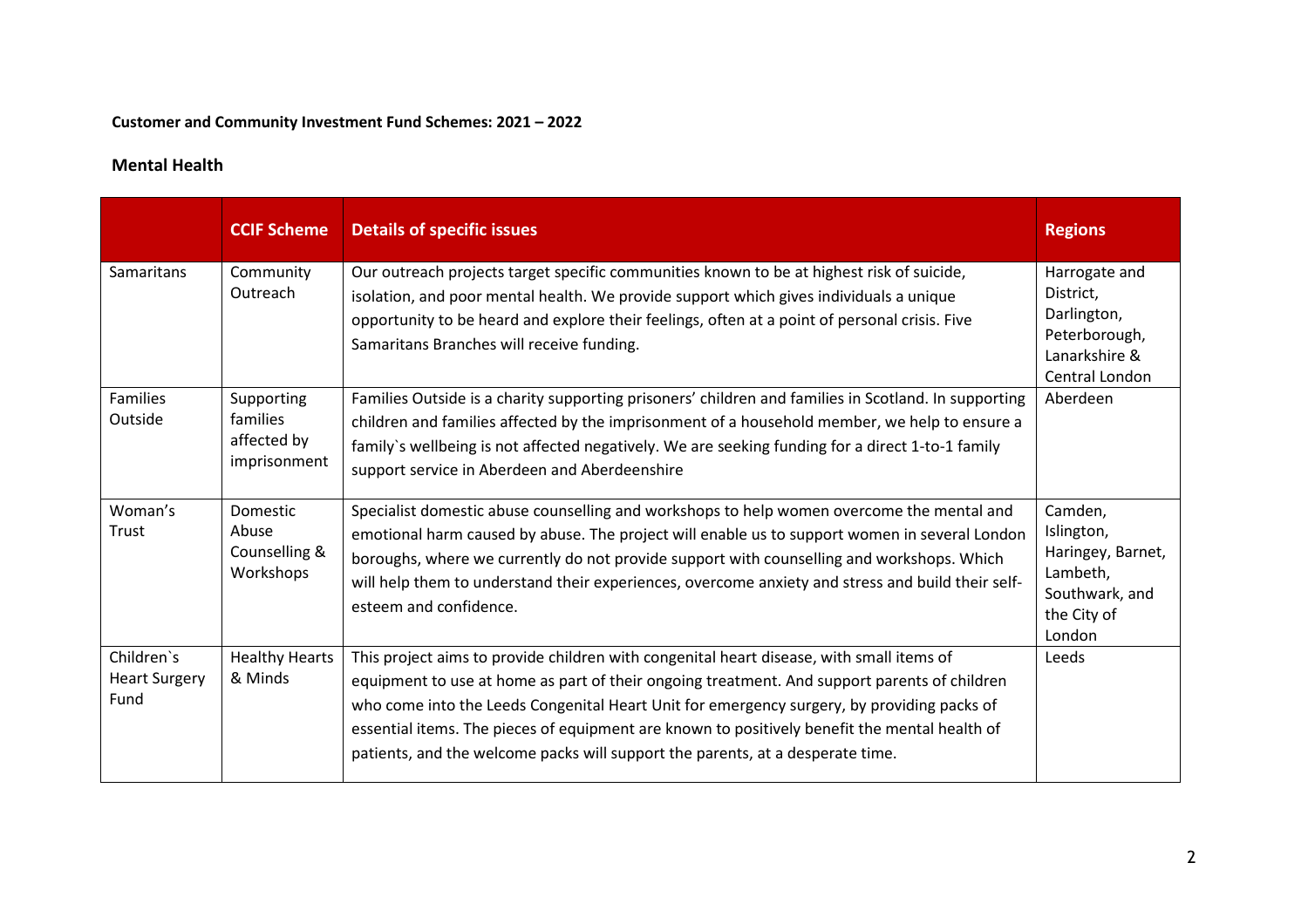| Converge (C/O<br>York St John<br>University) | Making<br>Meaning<br>Together; A<br>Road to<br>Recovery<br>through<br>Education | Through a programme of music-based workshops within Foss Park Hospital, patients with mental<br>health problems will connect with local artists and tutors, inspiring interests and creating<br>pathways into future learning within the local community, when they are discharged from<br>medical care. An individual can go from been an impatient in hospital to learning at university<br>campus, gaining skills in music, and creating connections with their peers. | York                                      |
|----------------------------------------------|---------------------------------------------------------------------------------|---------------------------------------------------------------------------------------------------------------------------------------------------------------------------------------------------------------------------------------------------------------------------------------------------------------------------------------------------------------------------------------------------------------------------------------------------------------------------|-------------------------------------------|
| Carr Gomm                                    | Men in Sheds                                                                    | Carr Gomm's Men in Sheds. Where local men experiencing loneliness and social isolation, come<br>together to share skills, open up about their mental health and work together on projects. This is<br>achieved through activities both in the Shed as well as in the community and assisting other<br>groups and projects. Funding will allow a second Men in Sheds base to be developed.                                                                                 | Craigmillar and<br>Niddrie<br>(Edinburgh) |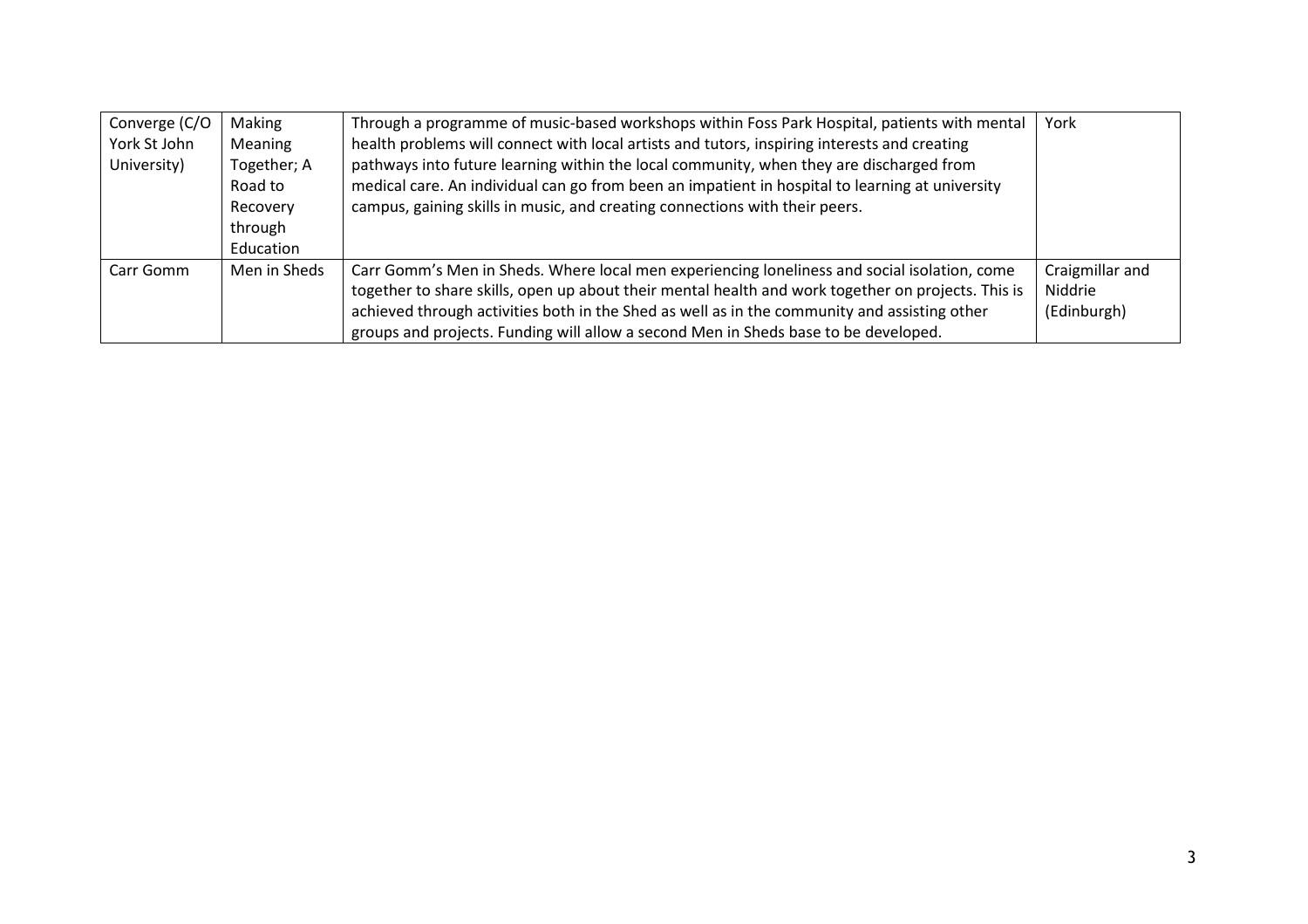# Education and Employability Skills

|                                                                                                                  | <b>CCIF Scheme</b>                                                                                                      | <b>Details of specific issues</b>                                                                                                                                                                                                                                                                                                                                                                                                                                                     | <b>Regions</b>                                                                      |
|------------------------------------------------------------------------------------------------------------------|-------------------------------------------------------------------------------------------------------------------------|---------------------------------------------------------------------------------------------------------------------------------------------------------------------------------------------------------------------------------------------------------------------------------------------------------------------------------------------------------------------------------------------------------------------------------------------------------------------------------------|-------------------------------------------------------------------------------------|
| NE1 LTD                                                                                                          | NE1 CAN                                                                                                                 | NE1 CAN is a programme of engagement and events bringing together businesses and education<br>to deliver real life careers inspiration and advice, whilst raising aspirations in young people across<br>our region. Previously delivered in real life on business premises, our project transitioned to digital<br>delivery due to Covid-19. We are seeking funding to continue a digital service, as we move to<br>deliver a hybrid of real-life, digital, and live streamed events. | Newcastle, Tyneside,<br>and the wider North<br>East region                          |
| <b>East Coast</b><br>Mainline and<br>Young Enterprise<br>critical skills and<br>enterprising<br>mindsets project | <b>East Coast</b><br>Mainline and<br><b>Young Enterprise</b><br>critical skills and<br>enterprising<br>mindsets project | We are seeking support to deliver our employability and financial education programmes in<br>secondary schools. Which will offer<br>- Learn to Earn: inspires students to learn about salaries, increases career awareness and<br>knowledge about the qualifications needed.<br>- Employability Masterclass helps students construct a good CV, consider their digital footprint,<br>and explains how to prepare for an interview.                                                    | Kings Cross,<br>Stevenage,<br>Peterborough,<br>Humber, Hull, York,<br>and Newcastle |
| <b>Edlington Victoria</b><br>Academy (part of<br><b>Exceed Learning</b><br>Partnership)                          | <b>EVA Forest School</b>                                                                                                | We would build a Forest School the children will regularly visit in classes and small groups to<br>further their journey of self-discovery. We want our pupils to have a holistic hands-on learning<br>experience in a natural environment. We feel pupil's development would benefit from healthy<br>engagement with risk and problem solving, and we could facilitate this within a Forest School<br>environment.                                                                   | Doncaster                                                                           |
| <b>Newcastle United</b><br>Foundation                                                                            | Routes into Rail                                                                                                        | The grant will be used to deliver a bespoke virtual reality experience to promote employment<br>options and awareness for disadvantaged young people in the Newcastle region. This VR content<br>would promote LNER as an employer of choice whilst also demonstrating the diversity and range<br>of roles/opportunities available to all young people of our region. Once created this VR content<br>will be access and viewed by many young people.                                 | Newcastle                                                                           |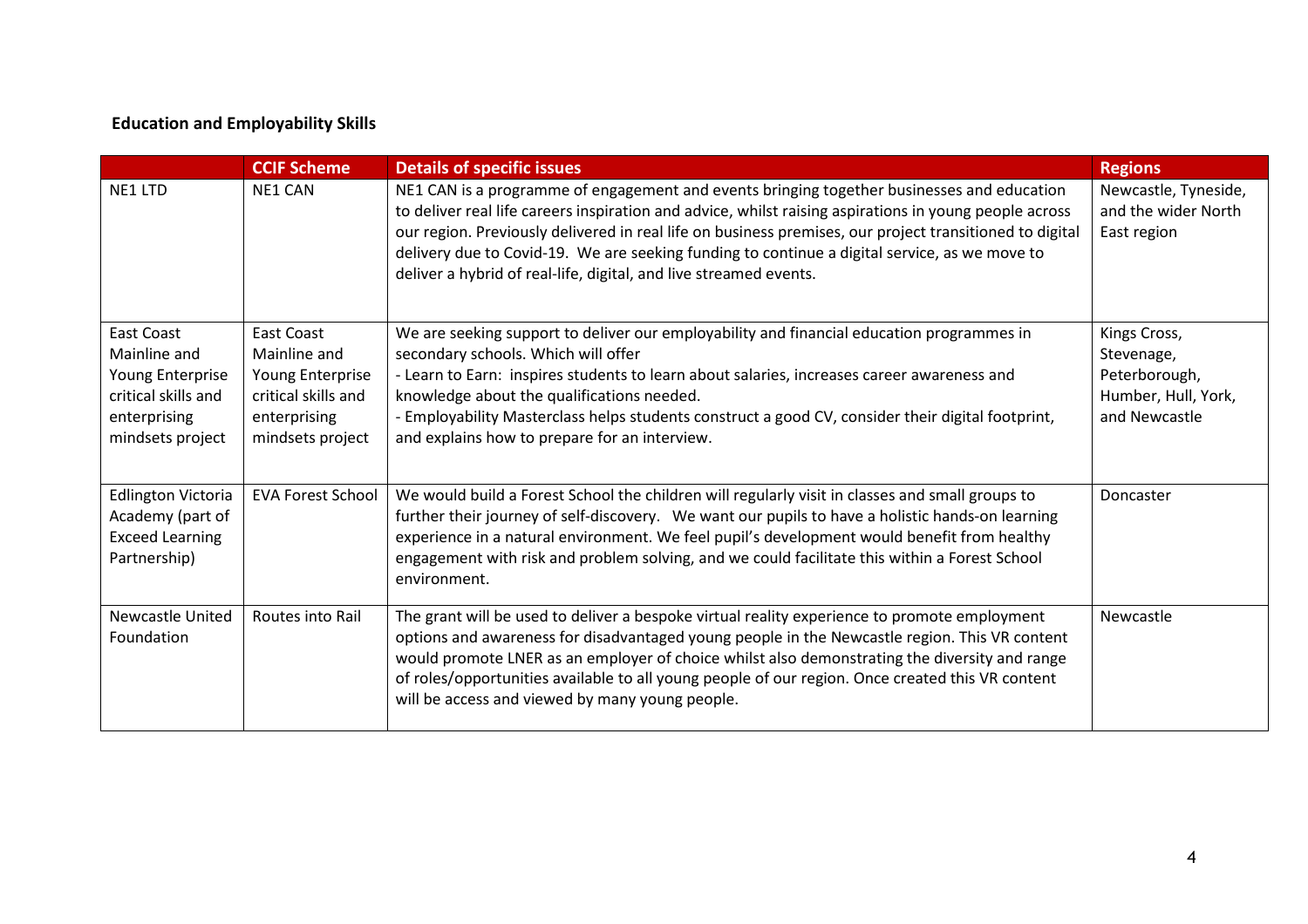| <b>Change Please</b><br>Foundation | Change Please<br>Jobs, Training and<br>Support for<br>People<br>Experiencing<br>Homelessness | This project will provide 20 people experiencing homelessness in the Kings Cross area with the<br>skills and support they need to secure long-term employment. They will undergo our coffee barista<br>training programme while being paid the Living Wage, and then offered long term employment<br>through our recruitment partners. They will also be provided with support such as counselling, life<br>skills training and secure housing to help them turn their lives around for good.                                   | London                                |
|------------------------------------|----------------------------------------------------------------------------------------------|---------------------------------------------------------------------------------------------------------------------------------------------------------------------------------------------------------------------------------------------------------------------------------------------------------------------------------------------------------------------------------------------------------------------------------------------------------------------------------------------------------------------------------|---------------------------------------|
| Skills Builder<br>Partnership      | <b>Accelerating Skills</b><br>Development<br>across the East<br>Coast                        | Our project will transform how 7,000+ students are supported to build the skills they need to<br>thrive in education, employment, and their wider lives. We will focus on eight essential skills:<br>Problem Solving, Creativity, Listening, Speaking, Staying Positive, Aiming High, Leadership and<br>Teamwork. This project will level the playing field by providing local schools with the training,<br>strategic support, and resources they need to make essential skills a core part of education for<br>every learner. | London North Eastern<br>Railway Route |
| Friends of South<br>Milford School | Books for the<br>school library                                                              | In 2019 the charity partially funded a refurbishment of the school library including the purchase of<br>new books, unfortunately it has been closed due to COVID restrictions, but a re-opening is been<br>planned. Additional stock is required to provide the children with a breadth of choice and variety<br>of books. This is seen as a priority in the aftermath of lockdowns as reading is such an important<br>skill to all children and it provides significant mental health benefits.                                | Leeds                                 |
| Azure Charitable<br>Enterprises    | Platform to<br><b>Success</b>                                                                | This programme will provide 1-1 support to 30 unemployed people with disability and/or long-<br>term health condition(s) on their journey towards employment. With CV and/or interview<br>techniques, attendance at a training course, work placement/voluntary work, and increased<br>engagement with an individual or organisation. Priority groups are as 18-24-year olds and those<br>who have been impacted by redundancy.                                                                                                 | North Yorkshire                       |